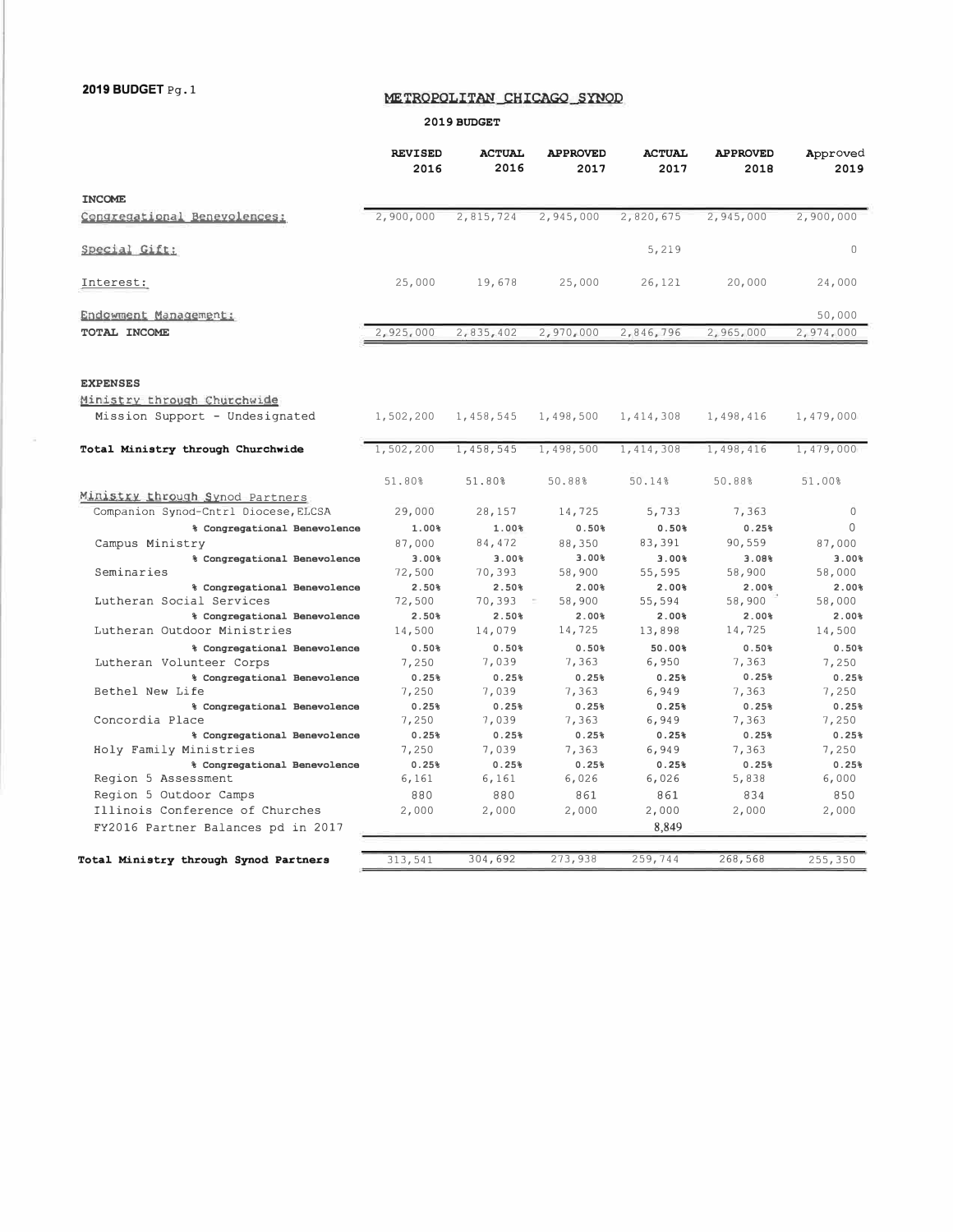### **METROPOLITAN CHICAGO SYNOD**

#### **2019 BUDGET**

|                                                  | <b>REVISED</b><br>2016 | <b>ACTUAL</b><br>2016 | <b>APPROVED</b><br>2017 | <b>ACTUAL</b><br>2017 | <b>APPROVED</b><br>2018 | Approved<br>2019   |
|--------------------------------------------------|------------------------|-----------------------|-------------------------|-----------------------|-------------------------|--------------------|
| Ministry through Bishop's Office                 |                        |                       |                         |                       |                         |                    |
| Ministry Committee (Candidacy)                   | 24,000                 | 16,487                | 24,000                  | 24,867                | 24,000                  | 24,000             |
| - Seminary Scholarship                           | 18,000                 | 15,500                | 18,000                  | 14,149                | 18,000                  | 18,000             |
| - First Call Theological Education               | 15,000                 | 6,100                 | 3,000                   | 1,699                 | 3,000                   | 3,000              |
| - Interim Ministry Education                     | 2,000                  | 500                   | 2,000                   | 1,296                 | 2,000                   | 2,000              |
| Rostered Leader Boundaries Workshop              | 2,000                  | $\mathbf 0$           | 2,000                   | 657                   | 2,000                   | 2,000              |
| Professional Leaders Conference                  | 2,500                  | 4,164                 | 3,500                   | $\Omega$              | 3,500                   | 3,000              |
| Office of Ecumenical Relations                   | 2,000                  | 1,513                 | 2,500                   | 6,687                 | 2,000                   | 2,500              |
| Synod Assembly                                   | 10,000                 | (9, 594)              | 10,000                  | 2,255                 | 10,000                  | 10,000             |
| Turnaround Synod Initiative                      | 32,000                 | 35,306                | 38,000                  | 55,828                | 50,000                  | 40,000             |
| Retiree's Luncheon                               |                        |                       | $\mathbf{0}$            | 2,139                 |                         | $\mathbf{0}$       |
| Mission Communities                              | 346,500                | 353,782               | 339,003                 | 293,010               | 352,166                 | 350,000            |
| Transfer Designated Mission Dollars              | (388, 700)             | (389, 089)            | (399, 003)              | (348, 838)            | (402, 166)              | (400, 000)         |
| Total Ministry through Bishop's Office           | 65,300                 | 34,670                | 43,000                  | 53,748                | 64,500                  | 54,500             |
| Ministry through Synod Teams                     |                        |                       |                         |                       |                         |                    |
| Proclamation Team:                               |                        |                       |                         |                       |                         |                    |
| Global Mission:                                  |                        |                       |                         |                       |                         |                    |
| - Advisory Group-Companion Synod                 | 4,750                  | $\mathbf 0$           | 4,750                   | 11,430                | 4,750                   | 4,000              |
| - Working Group - Middle East                    | 475                    | 375                   | 475                     | 200                   | 475                     | 475                |
| Outreach Committee                               | 950                    | 582                   | 950                     | 404                   | 1,200                   | 1,200              |
| Worship / Ordination                             | 4,750                  | (751)                 | 4,750                   | (317)                 | 4,000                   | 4,000              |
| Discipleship Team:                               |                        |                       |                         |                       |                         |                    |
| Diakonia                                         | 1,140                  | 1,140                 | 1,140                   | 1,140                 | 1,200                   | 1,200              |
| Let's Talk Publication                           | 2,850                  | 2,850                 | 2,000                   | 2,000                 | 2,000                   | 2,000              |
| Stewardship/Stewardship Initiative               | 6,000                  | 246                   | 5,600                   | 16,571                | 5,000                   | 5,000              |
| Youth and Young Adults                           | 5,415                  | 3,138                 | 5,400                   | 4,335                 | 6,000                   | 6,000              |
| Justice Team                                     |                        |                       |                         |                       |                         |                    |
| African-American Strategy                        | 6,318                  | 2,927                 | 7,500                   | 4,487                 | 12,000                  | 12,000             |
| Antiracism                                       | 16,650                 | 16,628                | 16,900                  | 16,305                | 18,250                  | 18,250             |
| Environmental Concerns Group                     | 570                    | 175                   | 400                     | 175                   | 400                     | 400                |
| Hearing Impaired                                 | 8,075                  | 8,075<br>$\mathbf 0$  | 8,400<br>$\sim$         | 8,400                 | 9,600                   | 9,600              |
| Homelessness Action Group<br>Hunger Action Group | $\mathbf 0$<br>800     | 344                   | 200                     | $\mathbf 0$<br>200    | $\mathbf 0$<br>800      | $\mathbf 0$<br>200 |
|                                                  |                        |                       |                         |                       |                         |                    |
| Total Ministry through Synod Teams               | 58,743                 | 35,730                | 58,465                  | 65,329                | 65,675                  | 64,325             |
| Synod Council                                    |                        |                       |                         |                       |                         |                    |
| Synod Council, Nominating Committee,             |                        |                       |                         |                       |                         |                    |
| and Conference of Deans:                         | 9,700                  | 6,477                 | 9,700                   | 7,189                 | 8,000                   | 8,000              |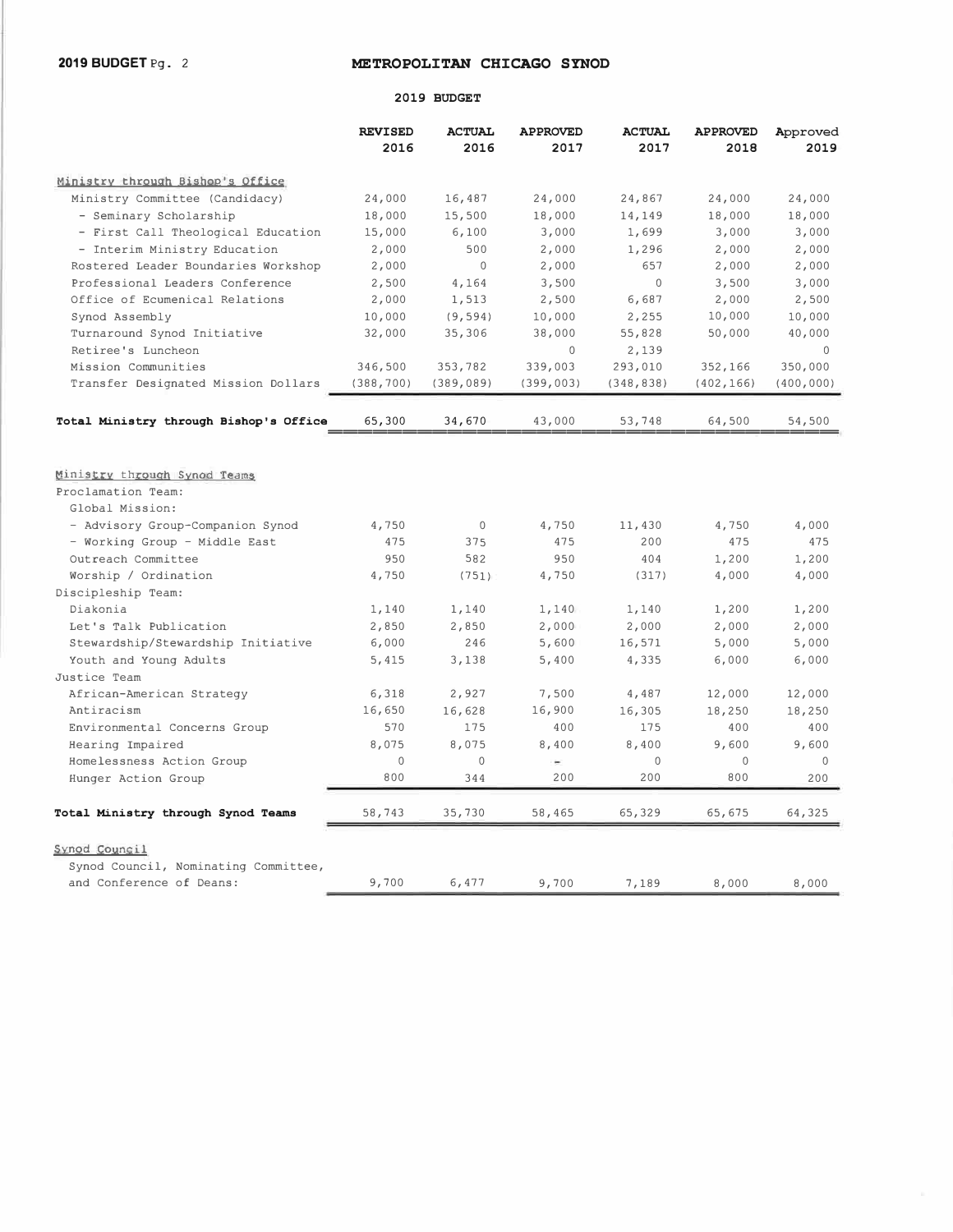## **METROPOLITAN CHICAGO SYNOD**

#### **2019 BUDGET**

|                                       | <b>REVISED</b> | <b>ACTUAL</b> | <b>APPROVED</b> | <b>ACTUAL</b>  | <b>APPROVED</b> | Approved         |  |
|---------------------------------------|----------------|---------------|-----------------|----------------|-----------------|------------------|--|
|                                       | 2016           | 2016          | 2017            | 2017           | 2018            | 2019             |  |
| PERSONNEL                             |                |               |                 |                |                 |                  |  |
| Bishop & Associates- Salary & Housing | 362,469        | 362,469       | 367,906         | 368,505        | 373,423         | 380,891 2.00%    |  |
| - Appointed Staff                     |                | 22,000        | 22,000          | 32,667         | 24,000          | 24,480           |  |
| - Quarterly Social Security           | 29,849         | 29,849        | 30,297          | 30,297         | 30,751          | 31,233           |  |
| - Pension Plan (PORTICO)              | 47,078         | 47,078        | 47,784          | 47,784         | 48,501          | 49,516           |  |
| - Medical Benefits (PORTICO)          | 98,366         | 97,804        | 108,203         | 79,466         | 98,773          | 104,206<br>5.50% |  |
| Lay Staff - Salary                    | 298,852        | 299,341       | 303,335         | 304,211        | 307,884         | 314,042<br>2.00% |  |
| - Pension Plan (PORTICO)              | 35,862         | 35,921        | 36,400          | 36,505         | 36,946          | 37,685           |  |
| - Medical Benefits (PORTICO)          | 56,856         | 58,408        | 62,541          | 65,132         | 71,645          | 75,585<br>5.50%  |  |
| Employers F.I.C.A.                    | 22,862         | 22,982        | 23,205          | 23,104         | 23,553          | 24,024           |  |
| Less: ELCA Shared Staff               | $-114,522$     | $-114,521$    | $-114,522$      | $-115,592$     | $-115,592$      | $-115,592$       |  |
| Total Personnel                       | 837,673        | 861,331       | 887,150         | 872,079        | 899,885         | 926,071          |  |
|                                       |                |               |                 |                |                 |                  |  |
| Occupancy Expenses                    |                |               |                 | 9,538          | 11,960          | 11,000           |  |
| Electricity                           | 10,534         | 9,884         | 11,587          |                |                 |                  |  |
| Gas                                   | 3,618          | 2,877         | 3,980           | 2,826<br>3,835 | 3,481<br>4,000  | 3,400<br>4,000   |  |
| Alarm                                 | 4,000          | 3,714         | 4,000           |                |                 |                  |  |
| Maintenance & Repairs                 | 20,000<br>600  | 27,425<br>236 | 18,744<br>600   | 14,318<br>280  | 19,007<br>300   | 19,000<br>300    |  |
| Water & Sewer                         |                |               |                 |                |                 |                  |  |
| Total Occupancy                       | 38,752         | 44,136        | 38,911          | 30,798         | 38,748          | 37,700           |  |
| Operation Expenses                    |                |               |                 |                |                 |                  |  |
| Bank & Credit Card Fees               | 5,154          | 4,745         | 5,282           | 4,565          | 5,000           | 5,000            |  |
| Books & Subscriptions                 | 2,500          | 1,806         | 2,500           | 1,294          | 2,500           | 2,200            |  |
| Cafeteria (Coffee, Tea, etc.)         | 4,000          | 3,975         | 4,000           | 3,398          | 4,000           | 4,000            |  |
| Computer expenses                     | 10,200         | 8,720         | 7,200           | 11,225         | 7,200           | 7,500            |  |
| Equipment Leasing                     | 6,880          | 8,176         | 6,880           | 9,000          | 9,080           | 9,000            |  |
| Equipment Maintenance & Repairs       | 3,082          | 1,904         | 3,390           | 613            | 2,598           | 2,500            |  |
| Janitorial & Plant Maintenance        | 8,832          | 8,930         | 9,274           | 9,092          | 9,450           | 9,400            |  |
| Misc. Expenses                        | 1,500          | 1,238         | 1,500           | 1,033          | 1,500           | 1,200            |  |
| Office Supplies                       | 6,175          | 5,802         | 6,435           | 8,060          | 6,605           | 7,000            |  |
| Postage, Messenger, Freight           | 7,500          | 3,684         | 7,500           | 4,074          | 6,700           | 5,000            |  |
| Printing                              | 1,200          | 858           | 1,200           | 398            | 1,200           | 1,000            |  |
| Synod Communications                  | 3,856          | 6,731         | 4,050           | 1,367          | 4,145           | 4,200            |  |
| Telephone                             | 16,800         | 14,742        | 17,640          | 9,229          | 9,900           | 9,500            |  |
| Allocation of copier costs            | $-6,000$       | $-4,898$      | $-6,050$        | $-3,808$       | $-3,525$        | (3, 600)         |  |
| Total Operations                      | 71,678         | 66,414        | 70,801          | 55,567         | 66,353          | 63,900           |  |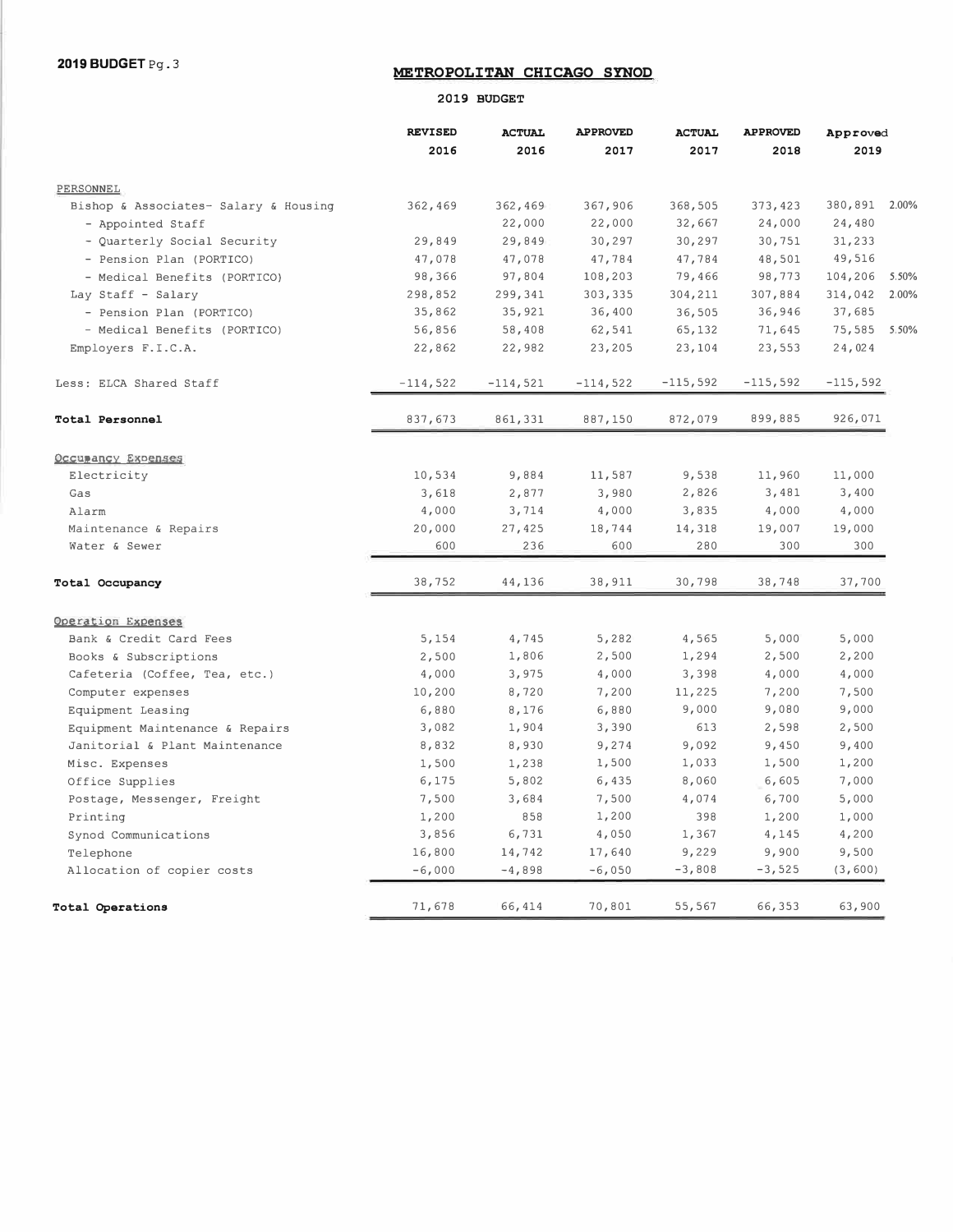**2019 BUDGET Pg. 4** 

## **METROPOLITAN CHICAGO SYNOD**

**2019 BUDGET** 

|                                  | <b>REVISED</b><br>2016 | <b>ACTUAL</b><br>2016 | <b>APPROVED</b><br>2017 | <b>ACTUAL</b><br>2017 | <b>APPROVED</b><br>2018 | Approved<br>2019 |
|----------------------------------|------------------------|-----------------------|-------------------------|-----------------------|-------------------------|------------------|
| Insurance, Audit, & Legal        |                        |                       |                         |                       |                         |                  |
| Insurance-General, W/Comp., Risk | 23,930                 | 21,081                | 25,127                  | 20,556                | 25,050                  | 26,000           |
| Audit                            | 21,000                 | 20,924                | 21,630                  | 19,756                | 22,200                  | 25,000           |
| Legal                            | 9,000                  | 7,794                 | 9,000                   | 15,628                | 9,000                   | 9,000            |
| Payroll / Accounting             | 2,350                  | 2,306                 | 2,421                   | 1,577                 | 2,500                   | 2,500            |
| Total Insurance, Audit, & Legal  | 56,280                 | 52,105                | 58,177                  | 57,517                | 58,750                  | 62,500           |
|                                  |                        |                       |                         |                       |                         |                  |
| <b>Staff Expense</b>             |                        |                       |                         |                       |                         |                  |
| Gas & Auto Maintenance           | 3,515                  | 3,823                 | 3,618                   | 4,930                 | 4,205                   | 3,500            |
| Travel-Mileage                   | 13,980                 | 11,585                | 14,239                  | 10,286                | 12,626                  | 12,000           |
| Travel-Other                     | 5,000                  | 5,997                 | 5,000                   | 4,665                 | 6,000                   | 6,000            |
| Food                             | 3,000                  | 1,801                 | 3,000                   | 1,539                 | 3,000                   | 2,500            |
| Seminars & Continuing Education  | 4,000                  | 1,867                 | 4,000                   | 8,084                 | 4,000                   | 4,000            |
| Telephone Reimbursement          | 1,500                  | 570                   | 1,500                   | 747                   | 1,000                   | 1,000            |
| Total Staff Expense              | 30,995                 | 25,642                | 31,357                  | 30,251                | 30,831                  | 29,000           |
|                                  |                        |                       |                         |                       |                         |                  |
| Transfer from Synod Surplus Fund | (59, 862)              | (75,000)              | $\mathbf 0$             | $\mathbf 0$           | (50,000)                | $\Omega$         |
| Transfer to Synod Surplus Fund   |                        | 58,249                |                         |                       |                         |                  |
| TOTAL EXPENSES:                  | 2,925,000              | 2,872,990             | 2,970,000               | 2,846,531             | 2,949,727               | 2,980,346        |
| <b>BUDGET SURPLUS (DEFICIT)</b>  | 0                      | $-37,588$             | $\mathbf 0$             | 265                   | 15,273                  | $-6, 346$        |

\* Total does not include Depreciation, Restricted & Designated expenses.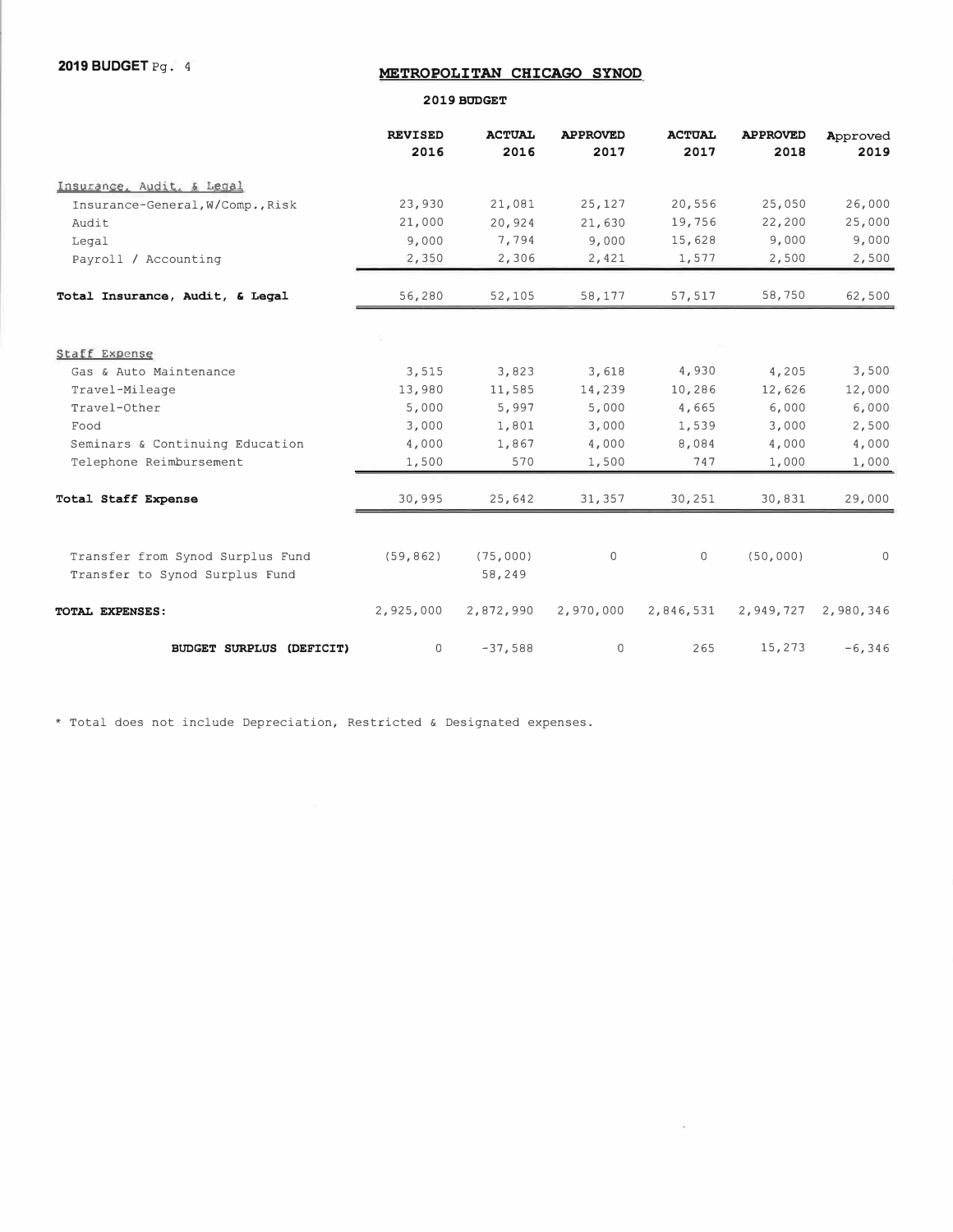# **Metropolitan Chicago Synod 2019 Budget Line Comments**

- 1. Congregational Benevolences For 2019 we anticipate a flat income from congregational Mission Support. As a result we have attempted to construct a "flat budget" with as few changes as possible from the approved 2018 budget.
- 2. Interest projected based on anticipated funds to be on deposit in our Mission Investment Fund account and projected uses of these funds in 2019.
- 3. Management Fee a \$50,000 endowment management fee has been added to our income line. This is a modest fee compared with other comparable institutions. It represents 10% of earnings on our current endowment portfolio. Standard practice is to take 1% of the endowment principal which would be approximately double the amount reflected in this budget.
- 4. Ministry through ELCA Churchwide unrestricted mission support percentage rounded up from 50.88 to 51%.
- 5. Ministry through Synod Partners
	- Region 5 Assessment & Region 5 Outdoor Camps are based on \$0.07 and \$0.01 per our synod's baptized membership per the 2017 yearbook.
	- The following partners are budgeted as a percentage of Congregational Benevolences: Companion Synod 0.0%; Campus Ministry – 3.0%; Seminaries, and LSSI – 2.0%; LOMC – 0.5%; Bethel New Life, LVC, Concordia Place, Holy Family Ministries  $-0.25%$ .
	- The total percentage allocated for Synod Partners is 8.5%.
- 6. Ministry through the Bishop's Office  $-$ 
	- Ministry Committee budgeted request, remains at 2018 budget amount
	- Seminary Scholarships budgeted request, remains at 2018 budget amount
	- First Call Theological Education budgeted request, remains at 2018 budget amount
	- Interim Ministry Education budgeted request, remains at 2018 budget amount
	- Rostered Leader Boundaries Workshop remains at 2018 budget amount
	- Professional Leaders Conference reduced from \$3500 in 2018
	- Ecumenical Relations Increased from \$2000 in 2018 due to increased organizational membership fees
	- Synod Assembly budgeted deposit money for anticipated self-sustaining event.
	- Turnaround Synod Initiative budgeted requested anticipated 2019 expenditures.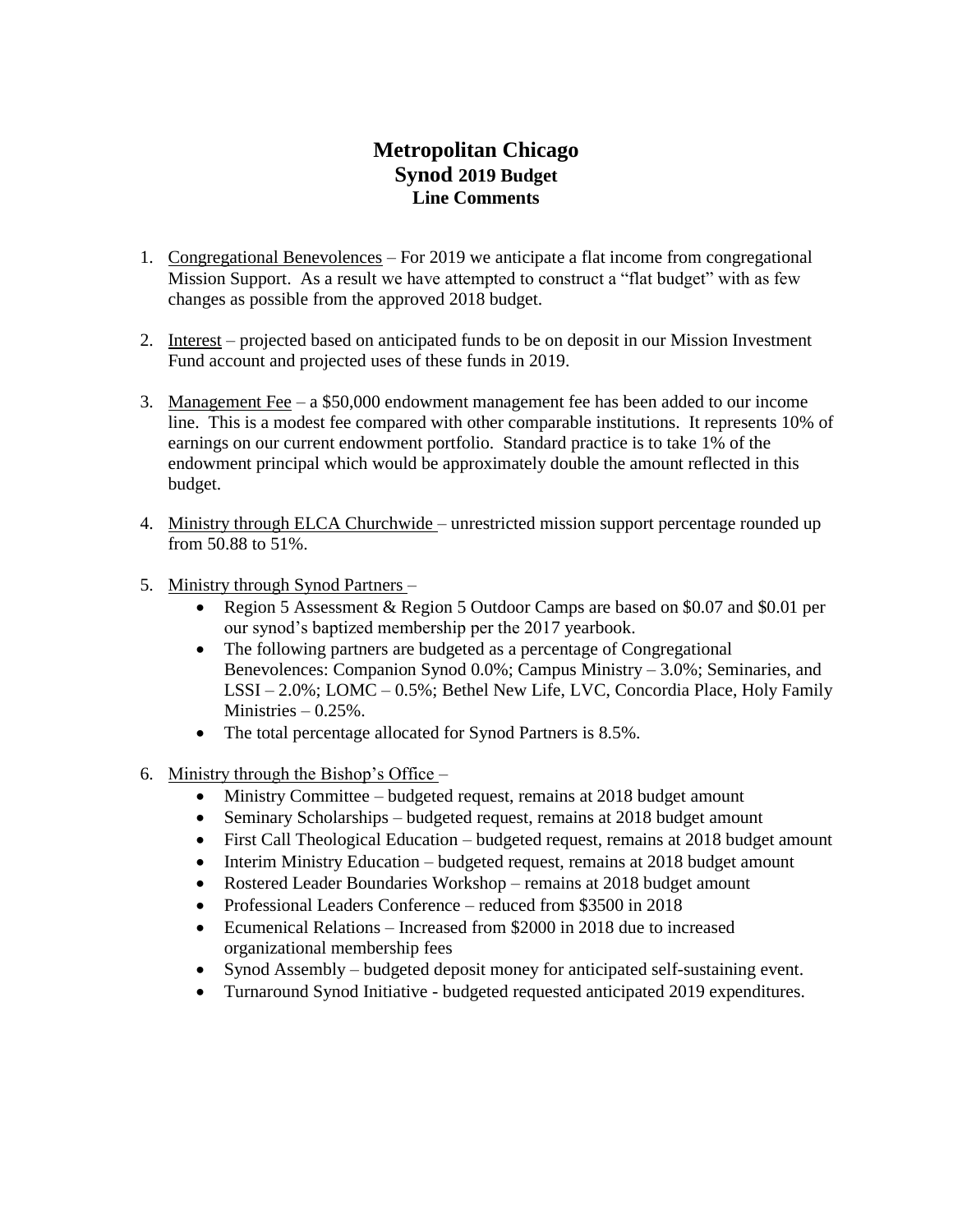## **Metropolitan Chicago Synod 2018 Proposed Budget Line Comments**

Ministry through the Bishop's Office  $(cont'd)$  –

| <b>New Ministries/Maturing Ministries Grants</b> |           | Renewing<br>Congregations<br>Grants |          |
|--------------------------------------------------|-----------|-------------------------------------|----------|
| <b>Come Alive</b>                                | \$12,500  | Sagrado<br>Corazon                  | \$18,000 |
| Redeemer 3rd site                                | \$50,000  | St. Andrew                          | \$15,000 |
| <b>Shekinah Chapel</b>                           | \$20,000  | <b>First Trinity</b>                | \$18,000 |
| Santa Cruz                                       | \$15,000  |                                     |          |
| <b>Naperville Yuhllin</b>                        | \$15,000  |                                     |          |
| Love, Faith, and Hope                            | \$4,000   |                                     |          |
| St. Paul/Thai                                    | \$12,000  |                                     |          |
| Concordia 2 <sup>nd</sup> Site                   | \$20,000  |                                     |          |
| <b>Unity/Community United</b>                    | \$10,000  |                                     |          |
| <b>Totals</b>                                    | \$148,500 |                                     | \$51,000 |

• Mission Communities –

- An additional \$32,000 each for 3 new Affiliated Ministry Communities (AMCs) for a total of \$244,500
- Transfer of Designated Mission Dollars amount to be transferred from designated mission dollars and synod ministry fund to cover new mission, synod turnaround initiative, and coaching

## 7. Ministry through Synod Teams –

- Global Mission Slight reduction reflects shift toward self-sufficiency for Advisory Group – Companion Synod (AGCS) and \$475 for Working Group – Middle East (WGME), remains at 2018 budget amount.
- Outreach Committee remains at 2018 level
- Worship / Ordination remains at 2018 level
- Diakonia remains at 2018 level
- *Let's Talk* Publication remains at 2018 level
- Stewardship remains at 2018 level
- Youth & Young Adult remains at 2018 level
- African-American Strategy remains at 2018 level
- Antiracism remains at 2018 level
- Environmental Concerns remains at 2018 level